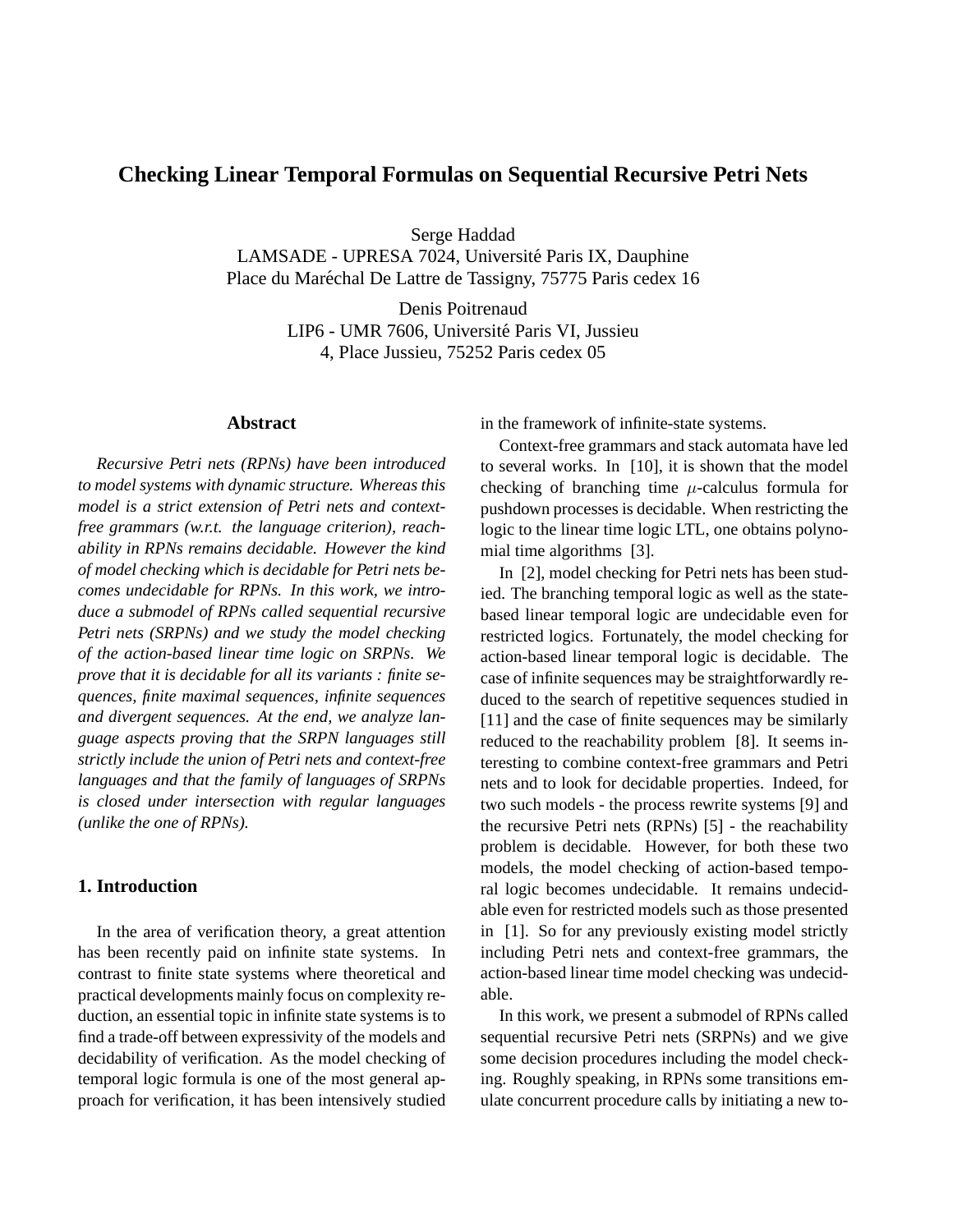ken game in the net. The return mechanism is ensured by reachability conditions. A state of a RPN is then a tree of "token games". In a SRPN, a procedure call freezes the current token game and the activity goes on, in the last initiated token game. A state of a SRPN is then a stack of "token games". At first, we illustrate the increase of modelling power of SRPNs w.r.t. the Petri nets one. Indeed, a SRPN can model an infinite in-degree transition system whereas it is not the case with Petri nets (or with process algebras). Moreover, from a practical point of view the use of SRPNs often leads to a great simplification in the design process.

We then focus on the model checking problem for an action-based linear time logic. We handle the case of finite (and maximal) sequences relying on a *product SRPN* construction which emulates the synchronised product of a SRPN and an automaton and then reducing the problem to a reachability problem (which is decidable from [5]). The case of infinite (and divergent) sequences is more tricky and requires to distinguish such sequences w.r.t. the asymptotic behavior of the depth of token games. As the decision procedure is partly based on a reachability decision algorithm for Petri nets, it is not primitive recursive. Nevertheless in a modeling, the places of a SRPN are very often k-bounded with the bound k given *a priori* (e.g. computed by linear algebraic techniques). In such situations, taking as inputs the SRPN and the bound, we can show that our procedure is in PSPACE. We emphasize that even in this case we deal with infinite-state systems.

At last, we study the language family of SRPNs and we show that this family strictly includes the union of Petri nets and context-free languages. Moreover, unlike RPNs, this family is closed under intersection with regular languages. Finally we will discuss about complexity features and give some perspectives to this work. The complete proofs can be found in a research report [6].

# **2. Sequential Recursive Petri Nets**

# **2.1. Presentation**

A sequential recursive Petri net has the same structure as an ordinary one except that the transitions are partitioned into two categories: *elementary transitions* and *abstract transitions*. Moreover a *starting marking* is associated to each abstract transition and an effectively semilinear set of *final markings* is defined. The semantics of such a net may be informally explained as follows. In an ordinary net, a thread plays the token game by firing a transition and updating the current marking (its internal state). In a SRPN there is a stack of threads (denoting the fatherhood relation) where all the threads, except the one on the top of the stack, are suspended. We call this thread, *the current thread*. The step of a SRPN is thus a step of the current thread. If the thread fires an elementary transition, then it updates its current marking using the ordinary firing rule. If the thread fires an abstract transition, it consumes the input tokens of the transition and creates a new thread on the top of the stack (the new current thread) which begins its token game with the starting marking of the transition. If the thread reaches a final marking, it may terminate its token game producing (in the token game of its father) the output tokens of the abstract transition which gave birth to him. In case of a single thread in the stack, one obtains an empty stack.

#### **Definition 2.1 (Sequential Recursive Petri nets)**

*A* sequential recursive Petri net *is defined by a tuple*  $N = \langle P, T, W^-, W^+, \Omega, \Upsilon \rangle$  *where* 

- P *is a finite set of places,* T *is a finite set of transitions.*
- *A transition of* T *can be either elementary or abstract. The sets of elementary and abstract transitions are respectively denoted by*  $T_{el}$  *and*  $T_{ab}$ *(with*  $T = T_{el} \oplus T_{ab}$  *where*  $\oplus$  *denotes the disjoint union).*
- W<sup>−</sup> *and* W<sup>+</sup> *are the pre and post flow functions defined from*  $P \times T$  *to*  $\mathbb{N}$ *.*
- Ω *is a labeling function which associates to each abstract transition an ordinary marking (i.e. an element of*  $\mathbb{N}^P$ ) called the starting marking of t.
- Υ *is an effective representation of semilinear set of final markings.*

A semilinear set of markings is a finite union of linear sets of markings. A linear set  $L$  is defined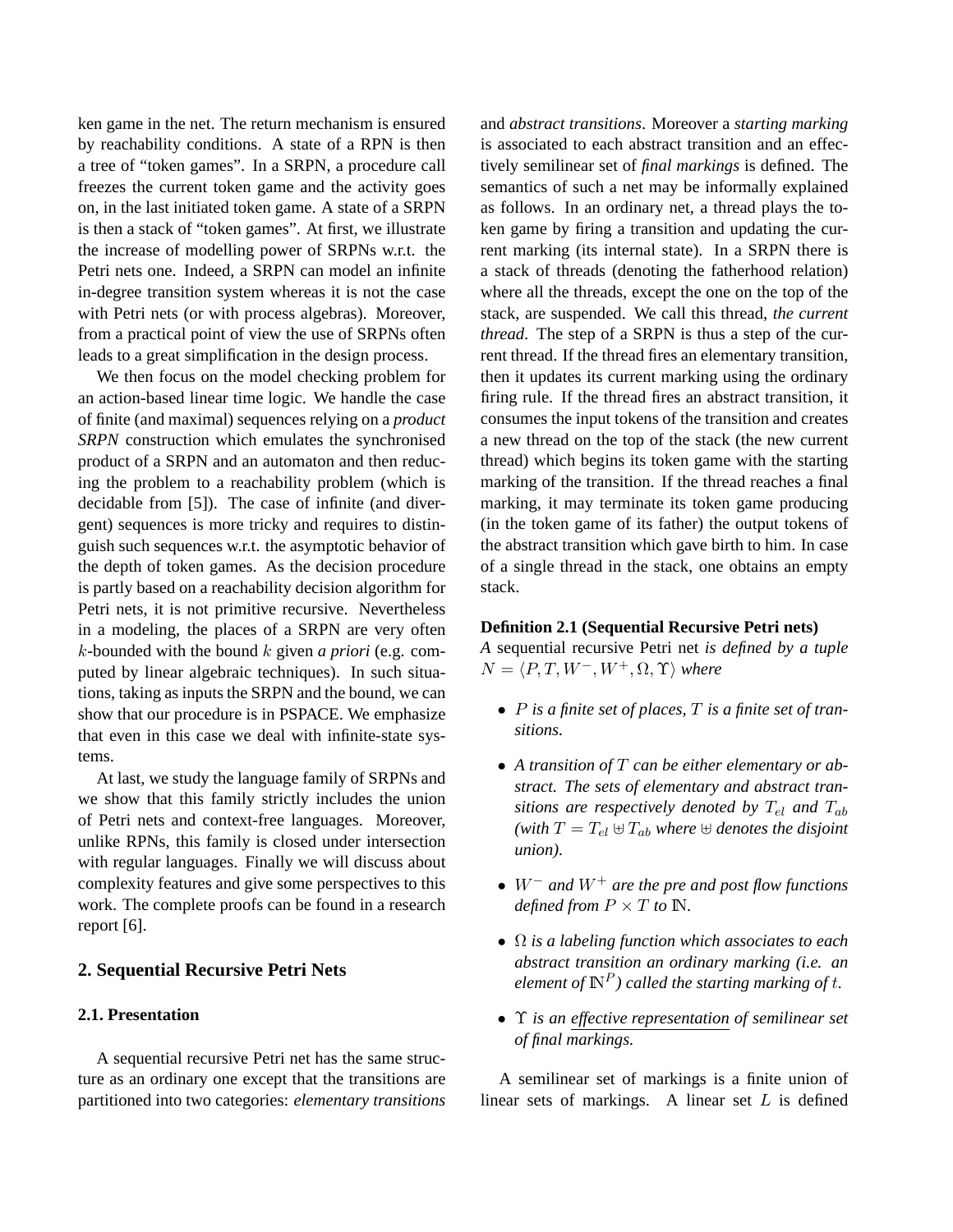by a marking  $m_0$  and a finite family of markings  ${m_1, \ldots, m_k}$  such that  $L = {m \mid \exists \lambda_1, \ldots, \lambda_k \in \mathbb{R}^{n \times k}}$  $\mathbb{N}^k$ ,  $m = m_0 + \sum_{i=1,\dots,k} \lambda_i \cdot m_i$ . An effective representation is any representation which can be reduced (by an algorithm) to this standard representation. For instance, any system of linear (in)equations on the places marking is an effective representation.

**Definition 2.2 (Extended marking)** An extended marking tr *of a sequential recursive Petri net*  $N = \langle P, T, W^-, W^+, \Omega, \Upsilon \rangle$  *is a labeled list*  $tr = \langle V, M, E, A \rangle$  *where* 

- V *is the set of nodes. If* V *is not empty then* V *contains a* bottom node  $v_B$  *and a* top node  $v_T$ . *These nodes are identical* iff  $|V| = 1$ *.*
- *M* is a mapping  $V \to \mathbb{N}^P$ ,
- $E \subseteq (V \setminus \{v_T\}) \times (V \setminus \{v_B\})$  *is the set of edges with:*  $\forall v \in V \setminus \{v_B\}$  there is only one node called  $pred(v)$  *such that*  $(pred(v), v) \in E$  $\forall v \in V \setminus \{v_T\}$  there is only one node called  $succ(v)$  *such that*  $(v, succ(v)) \in E$
- A is a mapping  $E \to T_{ab}$ .

*A* marked sequential recursive Petri net  $\langle N, tr_0 \rangle$  *is a sequential recursive Petri net* N *associated to an initial extended marking*  $tr_0$ *. For sake of simplicity (w.l.o.g.), we will require that there is only one node in any initial extending marking.*

When we will deal with different extended markings, we will denote the items of an extending marking  $tr$  as a function of the extending marking (e.g.  $v_B(tr)$ ). The empty list is denoted by  $\perp$ . Any ordinary marking  $m$  can be seen as an extended marking, denoted by  $\lceil m \rceil$ , consisting of a single node. An *elementary step* of a SRPN may be either a firing of a transition or an ending of a token game (called a *cut step* and denoted by  $\tau$ ).

**Definition 2.3** *A transition* t *is* enabled *in an extended marking*  $tr \neq \perp$  *(denoted by*  $tr \stackrel{t}{\longrightarrow}$ *) if*  $\forall p \in$  $P, M(v_T)(p) \geq W^-(p, t)$  *and a cut step is enabled (denoted by tr*  $\longrightarrow$ *) if*  $M(v_T) \in \Upsilon$ 

**Definition 2.4** *The* firing *of an enabled elementary step t from an extended marking*  $tr = \langle V, M, E, A \rangle$ *leads to the extended marking*  $tr' = \langle V', M', E', A' \rangle$  $(denoted by tr \xrightarrow{t} tr')$  depending on the type of t.

\n- \n
$$
t \in T_{el}
$$
\n $-V' = V$ ,  $E' = E$ ,  $\forall e \in E$ ,  $A'(e) = A(e)$ ,  $\forall v' \in V \setminus \{v_T\}$ ,  $M'(v') = M(v')$ \n $- \forall p \in P$ ,  $M'(v_T)(p) = M(v_T)(p) - W^-(p, t) + W^+(p, t)$ \n
\n- \n $t \in T_{ab}$ \n $- V' = V \cup \{v'\}$ ,  $E' = E \cup \{(v_T, v')\}$ ,  $\forall e \in E$ ,  $A'(e) = A(e)$ ,  $A'((v_T, v')) = t$ \n $- \forall v'' \in V \setminus \{v_T\}$ ,  $M'(v'') = M(v'')$ ,  $- \forall p \in P$ ,  $M'(v_T)(p) = M(v_T)(p) - W^-(p, t)$ \n $- M'(v') = \Omega(t)$ \n
\n- \n*where*  $v'$  *is a fresh identifier absent in*  $V$ ;  $v' = v_T(tr')$ .\n
\n- \n $t = \pi$ \n
\n

$$
V = V
$$
  
\n
$$
-V' = V \setminus \{v_T\}, E' = E \cap (V' \times V')
$$
  
\n
$$
\forall e \in E', A'(e) = A(e)
$$
  
\n
$$
- \forall v' \in V' \setminus \{pred(v_T)\}, M'(v') = M(v')
$$
  
\n
$$
- \forall p \in P,
$$
  
\n
$$
M'(pred(v_T))(p) = M(pred(v_T))(p) + W^+(p, A(pred(v_T), v))
$$

*Let us notice that if*  $|V| = 1$  *then the firing of*  $\tau$ *leads to to empty list* ⊥*.*

The depth of an extended marking is defined as  $|V|$ . For an extended marking tr, its depth is denoted by  $depth(tr)$ . A firing sequence is defined as usual: a sequence  $\sigma = tr_0.t_0.tr_1.t_1.\ldots.t_{n-1}.tr_n$  is a firing sequence (denoted by  $tr_0 \xrightarrow{\sigma} tr_n$ ) iff  $tr_i \xrightarrow{t_i} tr_{i+1}$ for  $i \in [0, n-1]$ . We define the depth of  $\sigma$  as the maximal depth of  $tr_1$ ,  $tr_2$ , ...,  $tr_n$ . In the sequel, for sake of simplicity,  $\sigma$  will be often denoted by  $\sigma = t_0 \cdot t_1 \cdot \ldots \cdot t_{n-1}$ 

#### **2.2. An illustrating example**

In order to analyze fault-tolerant systems, the engineer starts from a nominal system and then introduces the faulting behavior as well as the repairing mechanisms. We limit ourselves to an elementary system. The nominal system periodically records some measure of the environment (elementary transition  $t_{count}$ ).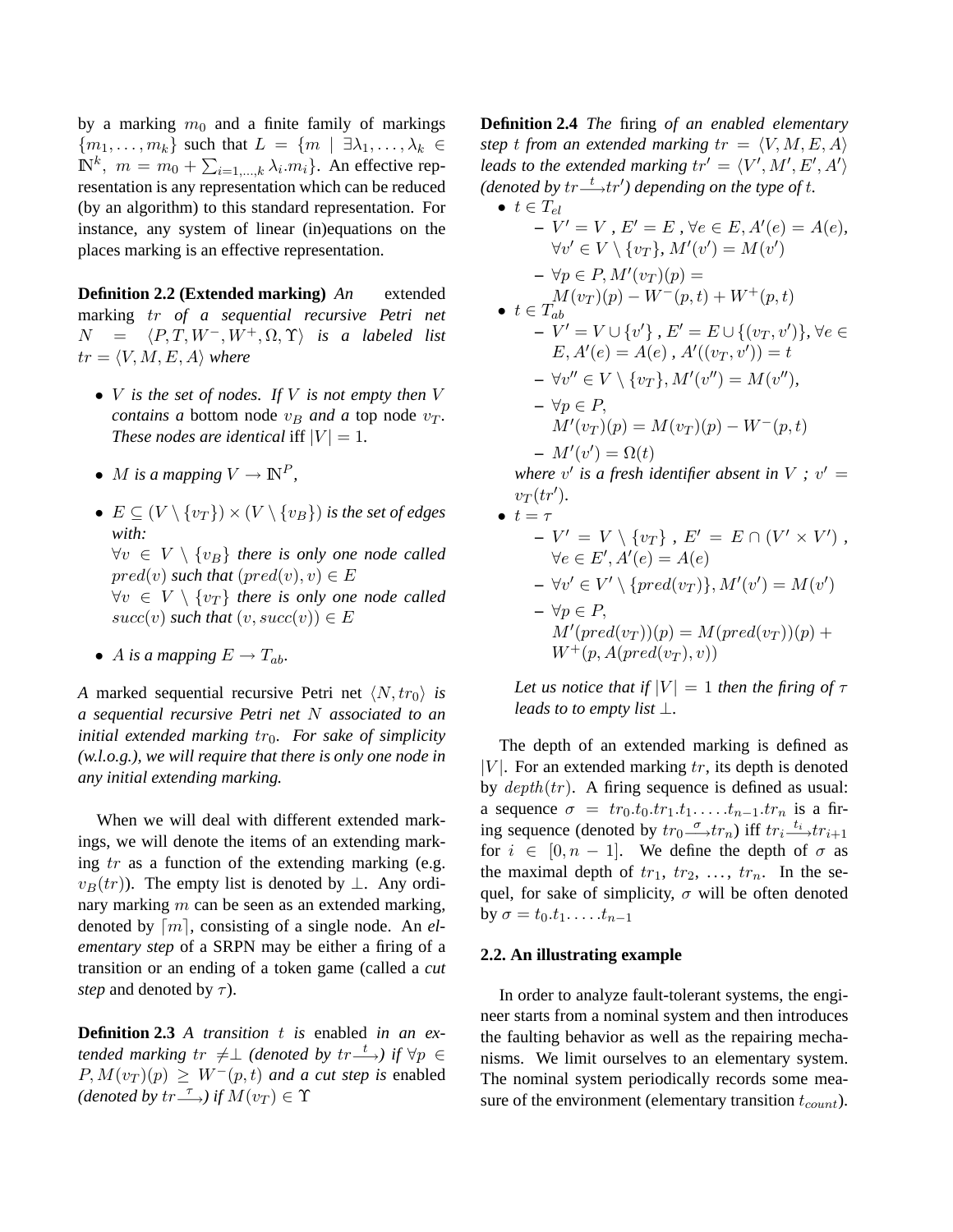The number of measures is stored in place  $p_{count}$ . The complete system is obtained by adding the bordered part of the figure 1. The behavior of the SRPN can be described as follows. Initially and in the crash state, the extended marking consists in a single node. A token in the place  $p_{repair}$  indicates that one is repairing the system while a token in  $p_{start}$  indicates that the system is ready. When the abstract transition  $t_{start}$ is fired the correct behavior is "played" by the new thread. If this thread dies by a cut step, a crash state is reached. As the place  $p_{fault}$  is always marked in the correct system and from the very definition of  $\Upsilon$ , the occurrence of a fault is always possible. With additional places and modifying  $\Upsilon$ , we could model more complex fault occurrences (e.g. conditioned by software execution).



**Figure 1. a basic fault-tolerant system**

The SRPN switches between states with a single node and states with a bottom and a top node. However, the number of reachable markings in the top node is infinite (the place  $p_{count}$  is unbounded). In other words, the crash state can be reached from an infinite number of states which means that *the transition system associated to a SRPN may have some nodes with an infinite in-degree*. This capability is neither shared by Petri nets nor by process algebras. Consequently, such models cannot represent this kind of systems. More generally, any transition system where some node has an infinite in-degree can neither be modelled by Petri nets nor by process algebras. We emphasize that even in the case of finite state transition systems such modelisations are rather difficult and lead to very intricate Petri nets (or process algebras) whereas the same design is quite easy with SRPNs.

In [7], the model of recursive Petri nets is illustrated by additional examples and compared to other similar models.

### **3. Model Checking**

The model checking that we investigate applies on action based linear-time formulas represented by Büchi automaton. The usual verification method consists to check the *existence of a sequence* of the system fulfilling the negation of the formula. Depending on the kind of the sequence, different semantics have been defined. We will study the main ones: finite sequences, maximal finite sequences (leading to a deadlock), infinite sequences, divergent sequences (infinite sequences ended by a non observable subsequence).

**Definition 3.1 (Büchi automaton)** A Büchi automa*ton is a tuple*  $A = \langle \Sigma, Q, \Delta, q_0, F \rangle$  *where*  $\Sigma$  *is an alphabet,* Q *a finite set of states,*  $\Delta \subseteq Q \times \Sigma \times Q$  *a transition relation,*  $q_0 \in Q$  *an initial state and*  $F \subseteq Q$ *a set of accepting states.*

As usual, we denote by  $q \stackrel{a}{\longrightarrow} q'$  that  $(q, a, q') \in \Delta$ . Moreover, the extension of  $\longrightarrow$  to words over  $\Sigma$  is denoted by  $\Longrightarrow$  and is defined as follows:

- $\forall q \in Q, q \Longrightarrow q$
- $\forall q, q' \in Q, q \stackrel{\omega a}{\Longrightarrow} q' \Leftrightarrow \exists q'', q \stackrel{\omega}{\Longrightarrow} q'' \wedge q'' \stackrel{a}{\longrightarrow} q'$

A run r of A on a finite word  $\omega = a_1 \dots a_n$  over  $\Sigma$  is a finite sequence  $q_0, \ldots, q_n$  on  $Q$  such that  $\forall j \in$  $[1, n], q_{j-1} \stackrel{a_j}{\longrightarrow} q_j$ . A run r of A on a infinite word  $\omega =$  $a_1 \dots a_i \dots$  is an infinite sequence  $q_0, \dots, q_i, \dots$  on  $Q$ such that  $\forall j > 0, q_{j-1} \stackrel{a_j}{\longrightarrow} q_j$ . We now define how such an automaton recognizes and accepts finite and infinite words.

**Definition 3.2 (Recognition and acceptance)** *Let*  $A = \langle \Sigma, Q, \Delta, q_0, F \rangle$  *be a Büchi automaton.* 

• *Let* ω *be a finite word over* Σ*. Then* ω *is* recognized *by* A *if there is a run on* ω*. Moreover, if one of these runs is ended by a state of*  $F$  *then*  $\omega$ *is* accepted *by* A.  $\mathcal{L}(A)$  *denotes the set of finite words accepted by* A*.*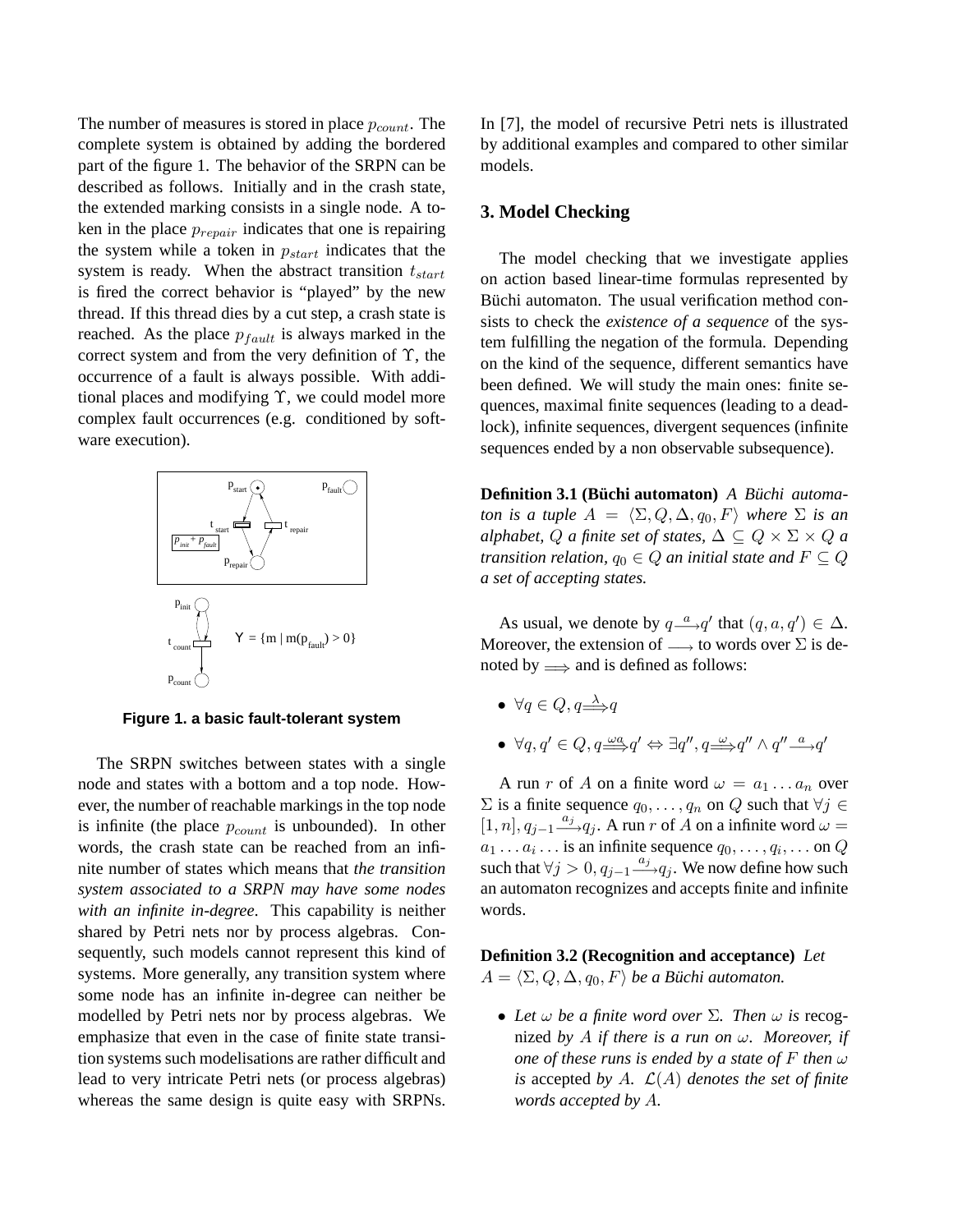• Let  $\omega = a_1 \dots a_i \dots$  be an infinite word over  $\Sigma$ . *Then*  $\omega$  *is* recognized *by* A *if there is a run*  $r =$  $q_1, \ldots q_i, \ldots$  on  $\omega$ . Moreover, if one of these runs *fulfills*  $|\{k \mid q_k \in F\}| = \infty$  *then*  $\omega$  *is* accepted *by* A.  $\mathcal{L}^{\infty}(A)$  *denotes the set of infinite words accepted by* A*.*

The observable behaviors of the SRPN we will consider are defined via a labeling function. A *labeled marked sequential recursive Petri net* is a marked SRPN and a labeling function  $h$  defined from the transition set  $T \cup \{\tau\}$  to an alphabet  $\Sigma$  plus  $\lambda$  (the empty word). As usual,  $h$  is extended to sequences.

Before the study of the model checking problem, we introduce A SRPN representing the synchronised product of a given SRPN and an automaton both labeled on a same alphabet. The product SRPN is constructed from the places of the original one by adding a place set Q which corresponds to the states of the automaton. As usual, the elementary transitions are synchronized with the ones of the automaton using these new places. For each extended arc  $q \stackrel{a}{\Longrightarrow} q'$  (with  $a \in \Sigma \cup \{\lambda\}$  of the automaton and for each elementary transition t such that  $h(t) = a$ , an elementary transition  $t.q.q'$ , having  $W^-(t) + q$  as pre-condition and  $W^+(t) + q'$  as post-condition, is added. When an abstract transition is fired a new node appears and, due to the SRPN definition, the token game is limited to this node. Then, we have to predict the state reached by the automaton when the new token game will be ended. The abstract transitions constructed in the product SRPN are denoted  $t.q.q'.q''$  where the prefix  $t.q.q'$  expresses the same conditions as for the elementary transitions (excepted that  $t$  is an abstract transition of the original net). For each state  $q'' \in Q$  such an abstract transition is added (the prediction is non deterministic). To ensure that the predicted state is effectively reached when the cut step closing the token game is fired, a set of places  $\overline{Q}$  (complementary to  $Q$ ) is used. The firing of an abstract transition  $t.q.q'.q''$ leads to the creation of a new node for which its starting marking has the place  $\overline{q''}$  marked. Using these places, the effectively semilinear set of final markings is built in order to ensure that the predicted state is effectively reached. Let us notice that this composition corresponds to a weak synchronization as some transitions of the SRPN can be labeled by  $\lambda$ .

**Definition 3.3 (Product SRPN)** *Let* A =  $\langle \Sigma, Q, \Delta, q_0 \rangle$  *be an automaton and* S =  $\langle \langle N, \lceil m_0 \rceil \rangle, \Sigma, h \rangle$  *a labeled SRPN. The product SRPN of* A *and* S *is a labeled marked SRPN*  $\langle \langle N', [m'_0] \rangle, \Sigma, h' \rangle$  *defined by* 

- $\overrightarrow{P'} = \overrightarrow{P} \cup \overrightarrow{Q} \cup \overrightarrow{Q}$ ,  $m'_0 = m_0 + q_0$
- $T'_{el} = \{t.q.q' \mid (t \in T_{el}) \land (q,q' \in Q) \land (q \stackrel{h(t)}{\Longrightarrow} q')\}$  $\bullet \ \forall t.q.q' \in T'_{el},$

$$
- h'(t.q.q') = h(t),
$$
  
\n
$$
- W^{r}(t.q.q') = W^{-}(t) + q,
$$
  
\n
$$
W^{r}(t.q.q') = W^{+}(t) + q'
$$

•  $T'_{ab} = \{t.q.q'.q'' \mid (t \in T_{ab}) \wedge (q,q',q'' \in Q) \wedge (q',q'' \in T_{ab})\}$  $(q \stackrel{h(t)}{\Longrightarrow} q')\}$ 

• 
$$
\forall t. q. q'. q'' \in T'_{ab},
$$
  
\n- 
$$
h'(t. q. q'. q'') = h(t)
$$
  
\n- 
$$
W'^{-}(t. q. q'. q'') = W^{-}(t) + q,
$$
  
\n
$$
W'^{+}(t. q. q'. q'') = W^{+}(t) + q''
$$
  
\n- 
$$
\Omega'(t. q. q'. q'') = \Omega(t) + q' + \overline{q''}
$$

•  $\Upsilon' = \{m + q + \overline{q'} \mid (m \in \Upsilon) \wedge (q, q' \in Q) \wedge$  $(q \stackrel{h(\tau)}{\Longrightarrow} q')\}$ •  $h'(\tau) = h(\tau)$ 

The next proposition shows the soundness of the product SRPN construction. This SRPN simulates the synchronized product of the orginal net with the Büchi automaton w.r.t. the language criterion.

We denote by  $\mathcal{L}(N, tr_0, Tr_f)$  (where  $Tr_f$  is a finite set of extended markings) the set of firing sequences (mapped on  $(T \cup \tau)^*$ ) of N from  $tr_0$  to an extended marking of  $Tr_f$ . This set is called the language of N. The language of a labeled marked SRPN  $\langle \langle N, tr_0 \rangle, \Sigma, h \rangle$  for a finite extended marking set  $Tr_f$ is defined by  $h(\mathcal{L}(N, tr_0, Tr_f))$  where h is extended to languages.

For sake of simplicity, we impose that the sets of terminal states are composed by extended marking limited to a single node. One can remark that this condition is not a theoretical restriction.

**Proposition 3.4 (SRPN product property)** *Let* A =  $\langle \Sigma, Q, \delta, q_0, F \rangle$  *be a Büchi automaton,*  $S =$  $\langle \langle N, \lceil m_0 \rceil \rangle, \Sigma, h \rangle$  *a labeled SRPN and*  $M_f$  *a set of ter* $m$ inal markings. Let  $\langle\langle N',\lceil m'_0\rceil\rangle, \Sigma, h'\rangle$  be the prod*uct SRPN of*  $\langle \Sigma, Q, \delta, q_0 \rangle$  *and*  $\overline{S}$  *and*  $M_f' = \{\lceil m+q \rceil \mid \delta \}$  $\lceil m \rceil \in M_f \land q \in F$ *}. The following equality holds* 

$$
h'(\mathcal{L}(N', \lceil m_0' \rceil, M_f')) = h(\mathcal{L}(N, \lceil m_0 \rceil, M_f)) \cap \mathcal{L}(A)
$$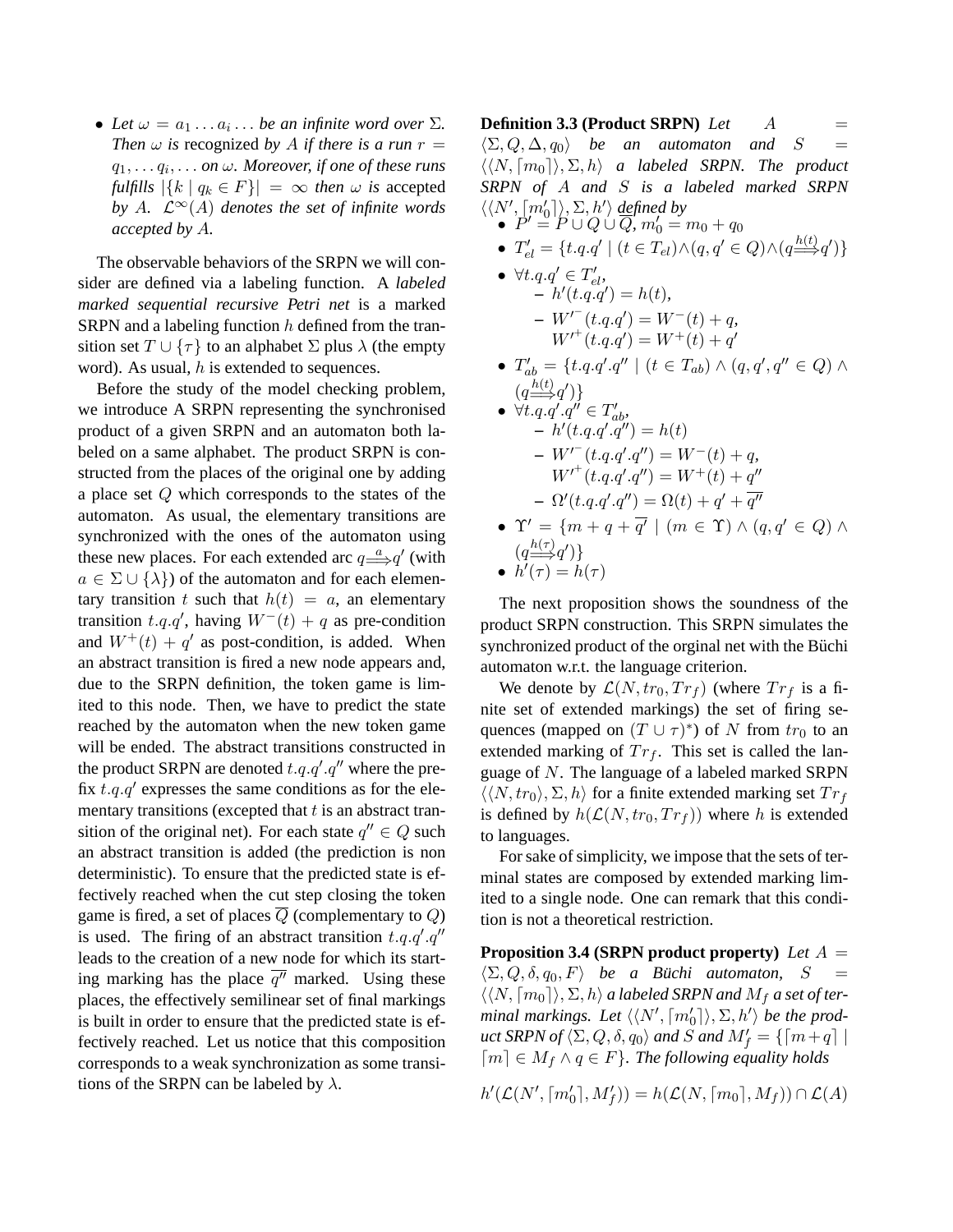#### **Sketch of proof:**

The main part of the proof follows from the construction presented below. The critical point is that although the product SRPN allows "bad" sequences (i.e. not recognized by the automaton), such ones cannot lead to a terminal extended marking of the product SRPN.  $\Diamond$ 

We now adapt the product construction to reduce the model-checking problem of finite sequences to a reachability problem for the product SRPN which is known to be decidable [5].

### **Theorem 3.5 (Acceptance of finite sequences)** *Let*

 $A = \langle \Sigma, Q, \delta, q_0, F \rangle$  *be a Büchi automaton and*  $S = \langle \langle N, [m_0] \rangle, \Sigma, h \rangle$  *a labeled SRPN. The existence of a finite firing sequence*  $\sigma$  *of* S *such that*  $h(\sigma)$  *is accepted by* A *is decidable.*

### **Sketch of proof:**

Let  $\langle\langle N',\lceil m'_0\rceil\rangle, \Sigma, h'\rangle$  be the product SRPN of  $A$  and S. We construct a new SRPN  $\langle N'', \lceil m''_0 \rceil \rangle$  in the following way:

- $N'' = N'$  except for  $\Upsilon'' = \Upsilon' \cup \{m \mid \exists q \in$  $F, m \geq q$
- $m'_0 = m''_0$

It can be shown that the existence of a finite firing sequence  $\sigma$  of S such that  $h(\sigma)$  is accepted by A is equivalent to the reachability of  $\perp$  by  $\langle N'', \lceil m_0'' \rceil \rangle$ . The critical point is that considering sequences of  $N''$ reaching ⊥, then the shortest ones correspond to sequences  $\sigma$  of the original net such that  $h(\sigma)$  is accepted by A.  $\diamondsuit$ 

Maximal finite sequences are handled similarly with a more complex construction. In this new product, a pair of places is added to allow the prediction of deadlocks when creating a new node in the stack and the semi-linear set of terminal markings is adapted to detect deadlocks.

#### **Theorem 3.6 (Acceptance of maximal sequences)**

Let  $A = \langle \Sigma, Q, \delta, q_0, F \rangle$  *be a Buchi automaton and*  $S = \langle \langle N, [m_0] \rangle, \Sigma, h \rangle$  *a labeled SRPN. The existence of a finite firing sequence* σ *of* S *such that* σ *leads to a deadlock of* N *and*  $h(\sigma)$  *is accepted by* A *is decidable.* 

For the infinite case, the technique based on the SRPN product is not sufficient to obtain a decision procedure. We have developed an original proof technique based on the analysis of the sequences depending on the asymptotic behavior of the depth of the visited extended markings.

We are looking for an infinite firing sequence of the SRPN accepted by a Büchi automaton. We will perform two independent searches depending on a characteristic of the sequence: the asymptotic behavior of the depth of the sequence.

Let  $\sigma$  =  $[m_0] \xrightarrow{t_1} tr_1 \xrightarrow{t_2} \dots tr_{i-1} \xrightarrow{t_i} tr_i \dots$ be an infinite sequence, we define  $dinf(\sigma)$  =  $\liminf_{i\to\infty} depth(tr_i)$  (defined by  $\lim_{i\to\infty}$  inf<sub>i</sub><sub>i</sub>>i{depth(tr<sub>j</sub>)}). dinf( $\sigma$ ) always exists but it can be either finite or infinite.

In case of a finite value, there exists a strictly increasing sequence of indexes  $i_1, \ldots, i_k, \ldots$  such that:

• beyond  $i_1$  the set of indexes  $\{i_1, i_2, \ldots, i_k, \ldots\}$ is exactly the indexes for which the depth of the visited extended markings is equal to  $\text{dinf}(\sigma)$ 

 $(\forall i \geq i_1, depth(tr_i) = dimf(\sigma) \Leftrightarrow$  $i \in \{i_1, i_2, \ldots, i_k, \ldots\}$ 

- beyond  $i_1$  the depth of the visited extended markings will be greater or equal than  $\text{dinf}(\sigma)$  $(\forall i \geq i_1, depth(tr_i) \geq dimf(\sigma))$
- $\bullet$   $i_1$  is the first index from which the depth of the visited extended markings will be no more less than  $\text{dinf}(\sigma)$  $(\forall i \leq i_1, \exists j \geq i, \text{depth}(tr_i) \leq \text{dim}(f(\sigma))$

So  $\sigma$  will be decomposed as  $\lceil m_0 \rceil \frac{\sigma_0}{\longrightarrow} tr_{i_1} \frac{\sigma_1}{\longrightarrow} \dots tr_{i_k} \frac{\sigma_k}{\longrightarrow} tr_{i_{k+1}} \dots$  where  $\sigma_0$ ends with the firing of an abstract transition leading to an extended marking of depth  $\text{dinf}(\sigma)$  (with the creation of a new node) and  $\sigma_k$  is either a firing of an elementary transition in this node or a sequence beginning by the firing of an abstract transition in this node and ended by a corresponding cut step.

In case of an infinite value, there exists a strictly increasing sequence of indexes  $i_1, \ldots, i_k, \ldots$  such that:

• k is the depth of the extended marking  $tr_{i_k}$  $(\forall k, \text{depth}(tr_{i_k}) = k)$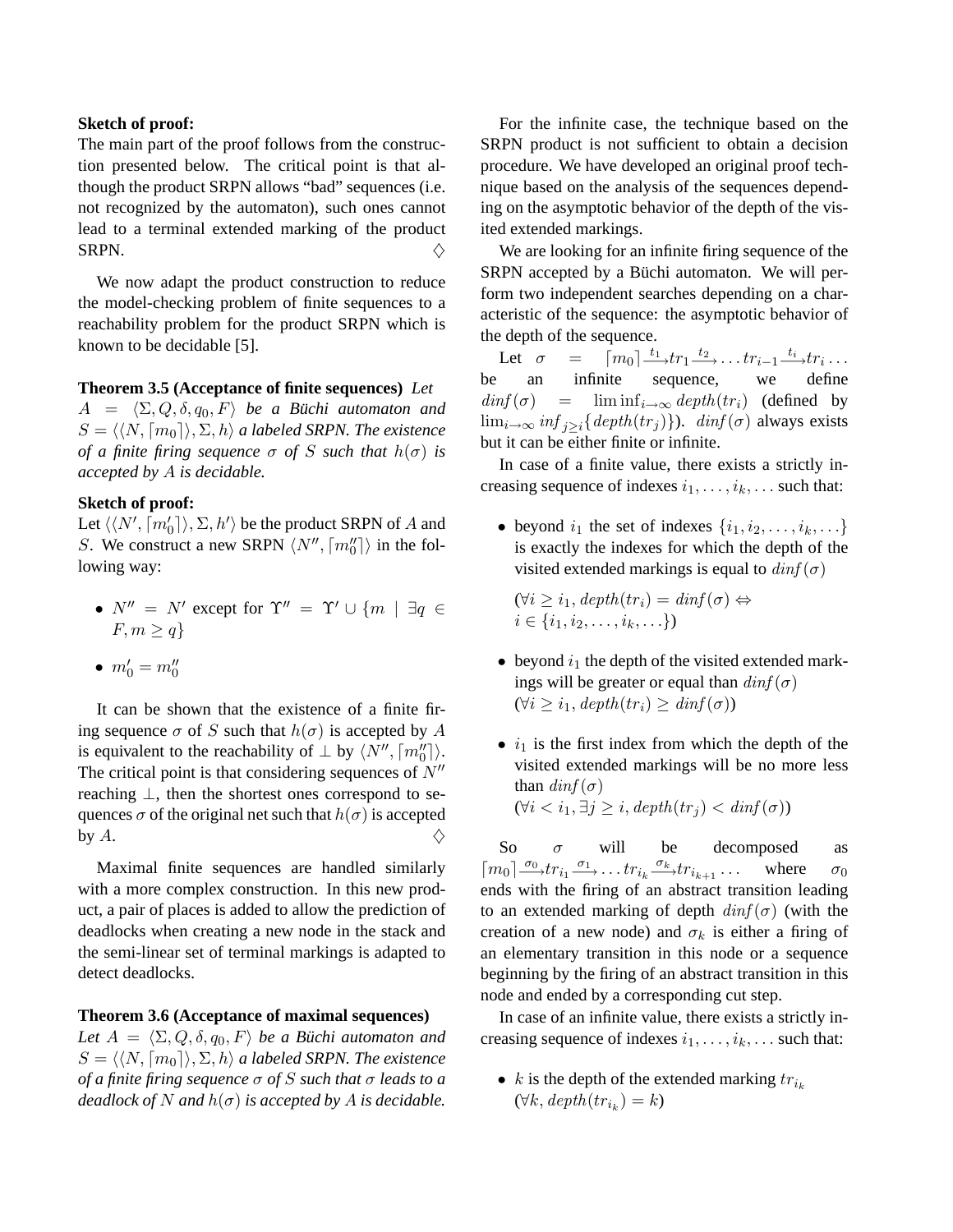- beyond  $i_k$  the depth of the visited extended markings will be greater or equal than  $k$  $(\forall i \geq i_k, depth(tr_i) \geq k)$
- $i_k$  is the first index from which the depth of visited extended markings will be no more less than k

$$
(\forall i < i_k, \exists j \ge i, \text{depth}(tr_j) < k)
$$

So  $\sigma$  will be decomposed as:

 $\lceil m_0 \rceil = tr_{i_1} \frac{\sigma_1}{\sqrt{2}} tr_{i_2} \frac{\sigma_2}{\sqrt{2}} \ldots tr_{i_k} \frac{\sigma_k}{\sqrt{2}} tr_{i_{k+1}} \ldots$  where  $\sigma_k$  begins by a firing in an extended marking of depth  $k$ , ends with the firing of an abstract transition leading to an extended marking of depth  $k + 1$  and such that all the extended markings visited by  $\sigma_k$  have a depth greater or equal than  $k$ .

So the first step of the proof consists in developping a procedure to check the existence of some finite firing subsequences beginning and ending in the same node of two extended markings and corresponding to paths of the Büchi automaton. Indeed, we need another procedure which restricts the sequences to those which visit an accepting state of the automaton. In either case, these procedures are very similar to the model checking for finite sequences.

We are now in position to explain the two main procedures. Looking for a sequence  $\sigma$  with  $\text{dinf}(\sigma)$  finite, we first compute the couples of starting markings and automaton states reachable by a firing sequence. We build an ordinary Petri net representing an abstract view of sequences of the SRPN (recognized by the automaton) where the successive extended markings visited by the sequence are infinitely often reduced to a single node. Then, for each couple as initial marking of this Petri net, we look for an infinite sequence visiting a subset of transitions infinitely often (this can be done by the algorithm of [11]).

Looking for a sequence  $\sigma$  with  $\text{dinf}(\sigma)$  infinite, we build a graph where the nodes are the computed couples of the first procedure and an edge denotes that one node has been reached from the other one by a sequence increasing by one the depth of the visited extended markings and such that the intermediate subsequences never decrease the depth below its initial value. The edges are partitioned depending on the visit by the sequence of an accepting state of the Büchi automaton. Then the existence of an accepting infinite sequence is equivalent to the existence of some kind

of strongly connected component.

# **Theorem 3.7 (Acceptance of infinite sequences)**

Let  $A = \langle \Sigma, Q, \delta, q_0, F \rangle$  *be a Büchi automaton and*  $S = \langle \langle N, [m_0] \rangle, \Sigma, h \rangle$  *a labeled SRPN. The existence of an infinite sequence*  $\sigma$  *of*  $\langle N, m_0 \rangle$  *such that*  $h(\sigma)$ *is an infinite word accepted by* A *is decidable.*

Divergent sequences are handled similarly.

#### **Theorem 3.8 (Acceptance of divergent sequences)**

Let  $A = \langle \Sigma, Q, \delta, q_0, F \rangle$  *be a Büchi automaton and*  $S = \langle \langle N, [m_0] \rangle, \Sigma, h \rangle$  *a labeled SRPN. The existence of an infinite sequence*  $\sigma$  *of*  $\langle N, m_0 \rangle$  *such that*  $h(\sigma)$ *is a finite word accepted by* A *is decidable.*

All our decision procedures use the decidability of reachability in RPNs (based on reachability in Petri nets). Thus none of them are primitive recursive. However it must be emphasized that very often unbounded Petri nets correspond to systems with dynamic structure. Modelling such systems with SRPNs leads to infinite states SRPNs with **bounded** places. Moreover the bound may be computed by structural analysis. In such cases, complexity of our decision procedure is reduced as stated by the next theorem.

**Theorem 3.9 (Complexity of model-checking)** *Let*  $A = \langle \Sigma, Q, \delta, q_0, F \rangle$  *be a Büchi automaton and*  $S = \langle \langle N, [m_0] \rangle, \Sigma, h \rangle$  *a labeled k-bounded SRPN. The problem of existence of a finite (maximal finite, infinite, divergent) sequence*  $\sigma$  *of*  $\langle N, m_0 \rangle$  *such that*  $h(\sigma)$  *is a word accepted by A is PSPACE-complete w.r.t. the size of* A *and* S*.*

### **4. Language Properties**

In order to discuss about expressivity of models, different criteria may be applied such like generated languages, behavioural equivalences,. . . In this section, we focus on the properties of the languages generated by SRPNs and we compare it with the standard hierarchy of languages.

**Theorem 4.1 (SRPN closure)** *The family of SRPN languages is closed under intersection with regular languages.*